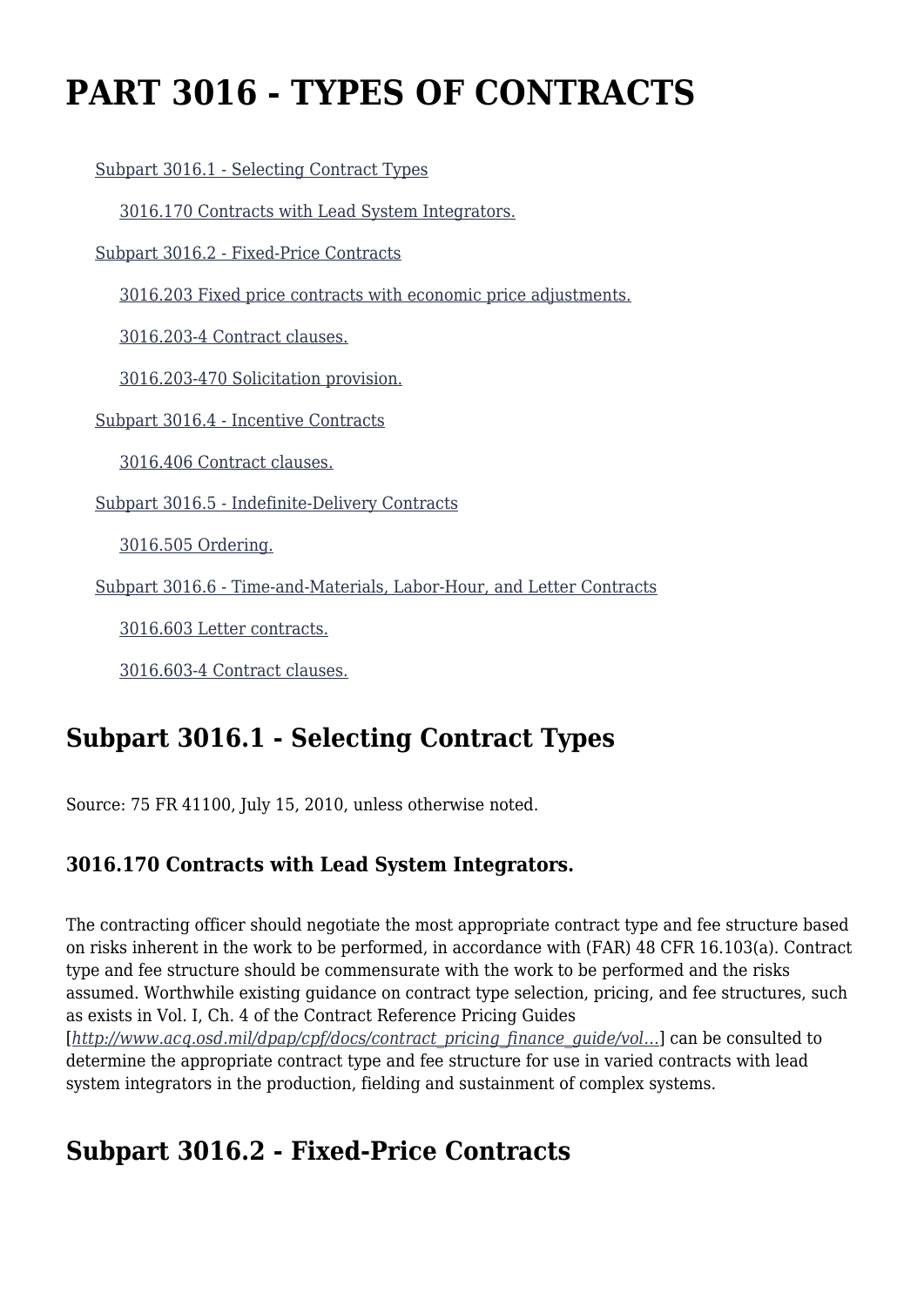### **3016.203 Fixed price contracts with economic price adjustments.**

#### **3016.203-4 Contract clauses.**

(d)(2) Any clause using this method shall be prepared and approved by the contracting officer.

#### **3016.203-470 Solicitation provision.**

The contracting officer shall insert a provision substantially the same as (HSAR) 48 CFR [3052.216-70,](https://origin-www.acquisition.gov/%5Brp:link:hsar-part-3052%5D#Section_3052_216_70_T48_70215512115) Evaluation of Offers Subject to an Economic Price Adjustment Clause, in solicitations containing an economic price adjustment clause.

### **Subpart 3016.4 - Incentive Contracts**

#### **3016.406 Contract clauses.**

(e)(1)(i) The contracting officer shall insert a clause substantially the same as (HSAR) 48 CFR [3052.216-71,](https://origin-www.acquisition.gov/%5Brp:link:hsar-part-3052%5D#Section_3052_216_71_T48_70215512116) Determination of Award Fee, in solicitations and contracts that include an award fee.

(ii) The contracting officer shall insert a clause substantially the same as (HSAR) 48 CFR [3052.216-72,](https://origin-www.acquisition.gov/%5Brp:link:hsar-part-3052%5D#Section_3052_216_72_T48_70215512117) Performance Evaluation Plan, in all solicitations and contracts that include an award fee.

(iii) The contracting officer shall insert a clause substantially the same as (HSAR) 48 CFR [3052.216-73,](https://origin-www.acquisition.gov/%5Brp:link:hsar-part-3052%5D#Section_3052_216_73_T48_70215512118) Distribution of Award Fee, in all solicitations and contracts that include an award fee.

### **Subpart 3016.5 - Indefinite-Delivery Contracts**

### **3016.505 Ordering.**

(b)(5) The Component Competition Advocate is designated as the Component Task and Delivery Order Ombudsman, unless otherwise provided in Component procedures.

(i) If any corrective action is needed after reviewing complaints from contractors on task and delivery order contracts, the Component Ombudsman shall provide a written determination of such action to the contracting officer.

(ii) Issues that cannot be resolved within the Component shall be forwarded to the DHS Task and Delivery Order Ombudsman, who is also the DHS Senior Competition Advocate, for review and resolution.